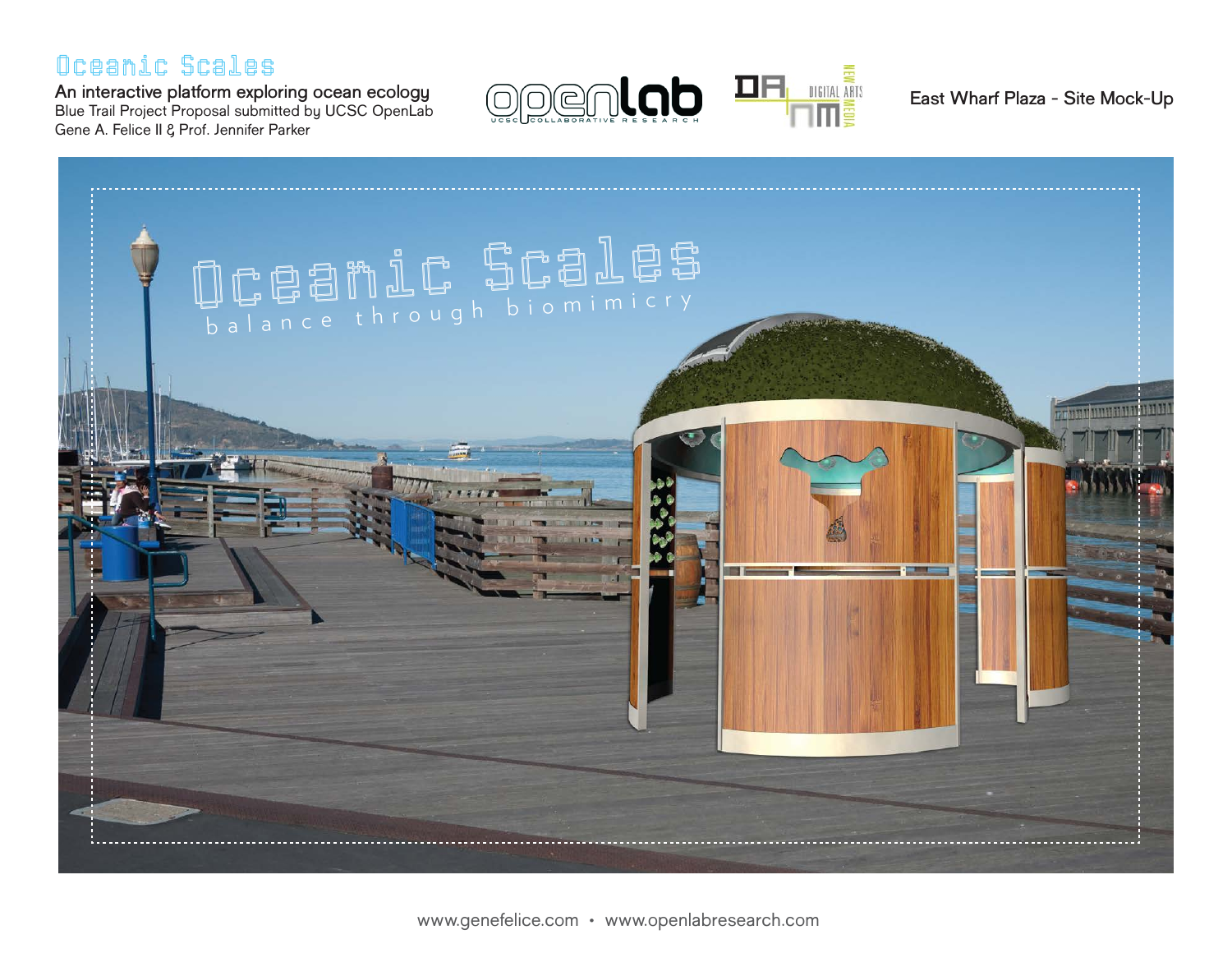**An interactive platform exploring ocean ecology** Blue Trail Project Proposal submitted by UCSC OpenLab Gene A. Felice II & Prof. Jennifer Parker



**Footprint / Area Envelope**

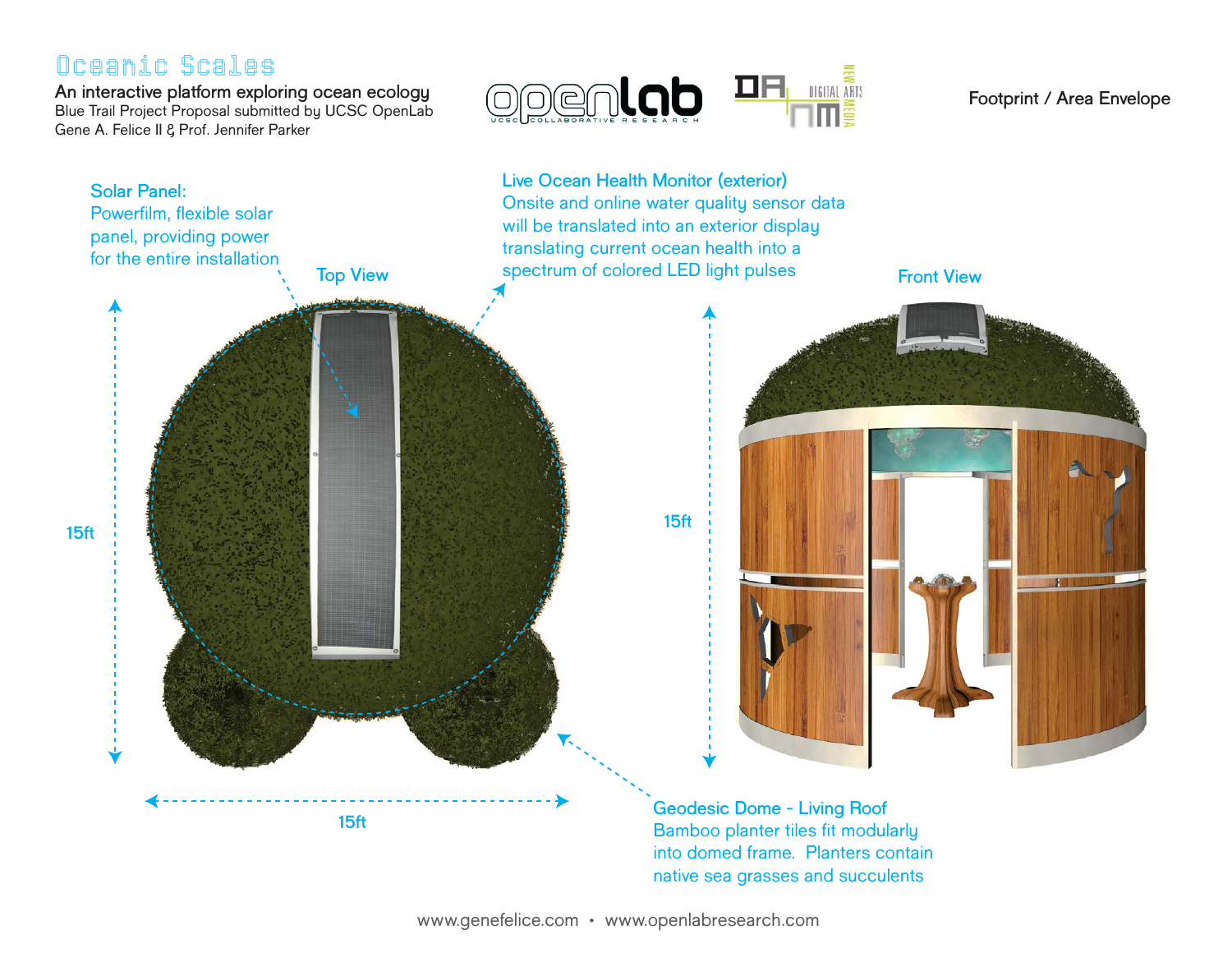**An interactive platform exploring ocean ecology** Blue Trail Project Proposal submitted by UCSC OpenLab Gene A. Felice II & Prof. Jennifer Parker



**Interior and Rear Views**

**Rear View** 4 wide doorways and multiple windows allow for air and light flow & accessibility

#### **Bamboo Panels:**

Local & sustainable bamboo plywood walls, waterproofed with local pine resin from Entropy Resins

**Aluminum Frame:** Modular & corrosion resistant frame

**Open Design:**

**Info / Educational Panels**

round spaces at the back of the installation designed as learning stations for questions about ocean health, for kids & adults, possibly laser etched into the bamboo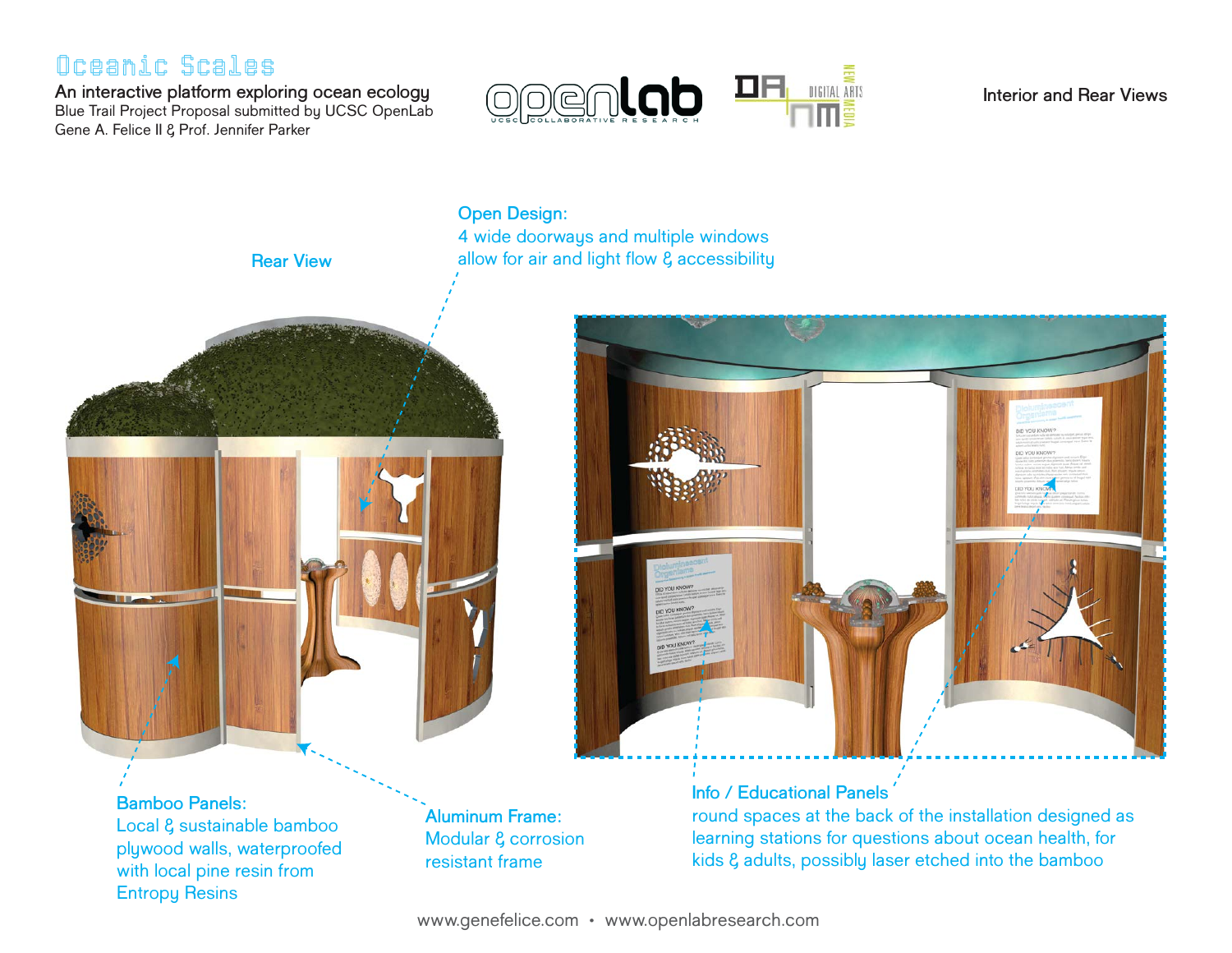**An interactive platform exploring ocean ecology** Blue Trail Project Proposal submitted by UCSC OpenLab Gene A. Felice II & Prof. Jennifer Parker



**Sub-Systems and Pedestal Design**

**Salinity Ring:**  Bronze Conductive

**Interface** 

**Dinoilluminates / Dinoflangellates** Interactive, light emitting organisms, Rise up and down when activated by touching the bronze rings

**Picoprojectons / Picoplankton** Interactive, vibration & color emitting organisms activated via tactile / haptic feedback

> **Nitrification Ring:**  Bronze Conductive **Interface**

**Plexiglass barrier:** a clear panel, seperating the viewers from the hanging forms

**Acidity Ring:**  Bronze Conductive **Interface** 

**Microphonas / Micromonas** Interactive, sound & color emitting organisms, activated by speaking into 2 of the forms and listening to the center form **Laser Cut / Machined Windows:** Abstract window forms inspired by phytoplankton & oceanic diatoms

**Interactive Pedestal:** Bamboo Laminate & Pine Resin Pedestal w/ Micro Visualization Bubble in centerpiece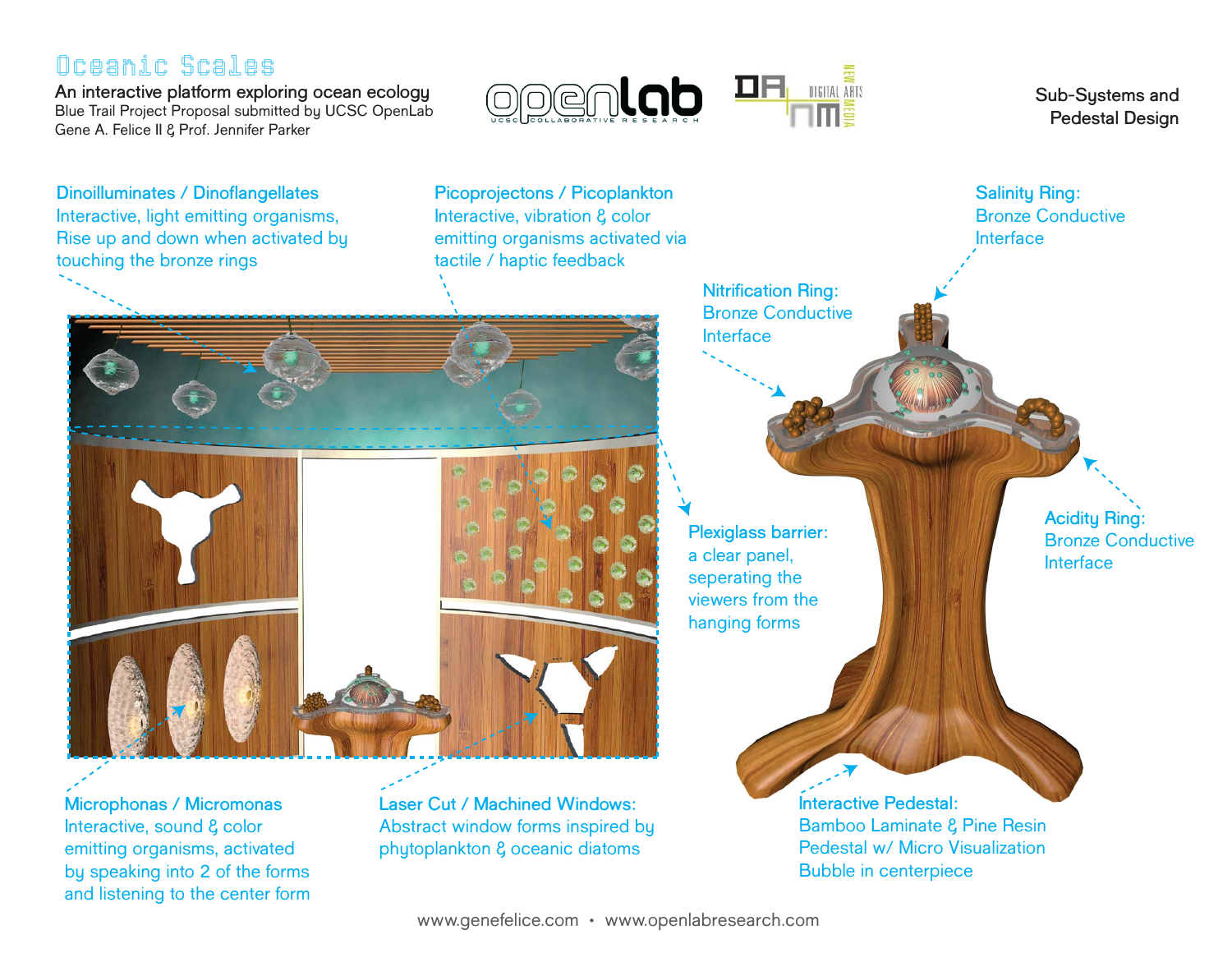**An interactive platform exploring ocean ecology** Blue Trail Project Proposal submitted by UCSC OpenLab Gene A. Felice II & Prof. Jennifer Parker



**Project Narrative**

Oceanic Scales is a project currently being developed by Gene A. Felice II and the Openlab collaborative research group, in the Digital Arts & New Media Program at UC Santa Cruz. This research is a hybrid practice, involving collaborations between the arts, technology and the sciences. In this installation, phytoplankton is the primary subject of artistic research as it is the first link in our oceanic food chain and the source of over half of the worlds oxygen production. Phytoplankton are also an early detection system or "bio-sensor" that are capable of warning when we are approaching a tipping point in the oceanic equilibrium. We explore biomimicry as it relates to phytoplankton and the effects of the human-made phenomena known as "First Flush". As the season's change in the fall and the first rains begin, they rinse a year's worth of run-off, pesticide, fertilizer and debris into our oceans, often causing phytoplankton to grown out of control into red tides. This natural process that used to feed the ocean has been high jacked by human waste, forming an imbalance in our oceanic ecosystems. The hope is that this hybrid art installation will inspire us to strive for harmony between humanities desires and the health of the world's oceans.

Biomimicry is "innovation inspired by nature" or, in other words, "the technology of biology." Rather than extracting from nature, it is learning from nature. Biomimicry is found in the innovation of swimsuits that mimic the skin of the shark, in Velcro, which mimics the mechanics of a burr and in wind turbine blades that take their form from the fin of a blue whale. As science writer Janine M. Benyus says, "It is a design discipline, a problem-solving method, a sustainability ethos, a movement, a stance towards nature, a new way of viewing and valuing biodiversity." In this project, we apply the "interaction mechanisms" of bioluminescent phytoplankton (Lingulodiinium Dinoflagellate) where we derive our biomimicry inspired creatures "Dinoilluminates", from picoplankton (an even smaller relative of phytoplankton) or "Picoprojectons" and from Micromonas (a eukaryotic, photosynthetic microorganism) adapted into, "Microphonas". Together, these three biomimicry inspired systems form an interactive exhibit for learning and thinking about our impact on ocean health.

These three systems are separated out into different multi-sensory interaction zones. The first system is the "Dinoilluminates", which are controlled by a central pedestal in the middle of the installation space. They are hung from the ceiling and communicate with pulses of light and color, rising up and down as they are interacted with. They represent the balanced elements (nitrification, salinity & acidity) of healthy ocean water and are activated by touching three conductive bronze rings around the top of the pedestal. This is a collaborative system, requiring three participants to work together to unlock a harmony between the three rings, through the power of their perception and touch. If they fail to find a harmony, an imbalance will grow until it reaches a tipping point. The second system is the "Picoprojectons". This is a wall mounted system of smaller interactive forms that focus on tactile / haptic feedback and light and color balancing. Again, this system focuses on achieving balance with a reward of harmony or a warning of crisis if they're left out of balance. The third system is the "Micromonas" consisting of three larger forms that focus on sound and air. Participants will play a collaborative game on the left and right, where they will try to blend their voices so that they can be released as a balanced sonic breath from the center form. Again, harmony will be rewarded and imbalance will lead to a system crash.

When the system is not being interacted with, it will slip into an automated mode, alluring visitors into the space. Via connections to online data feeds from the USGS system (http://sfbay.wr.usgs.gov/access/wqdata/) and on-site water quality sensors installed under the pier that the project is located on, local ocean water quality data will be translated into the three systems as a multi-sensory barometer of local ocean health. Through light, color, touch and sound, the entire structure will pulse inside and out, giving an instant translation of the local ocean health status. The entire project is powered with a solar panel system, mimicking the way that bioluminescent phytoplankton absorb their energy from the sun through photosynthesis. Finally, the roof will consist of a series of interlocking planter boxes, with local sea grasses that absorb rainwater and help purify the air. Overall, we hope the viewer will be inspired by a multi-sensory experience of marine ecology, leaving the space with a new appreciation and understanding of the human impact on and responsibility for the microscopic elements that create the foundation for all other oceanic life.